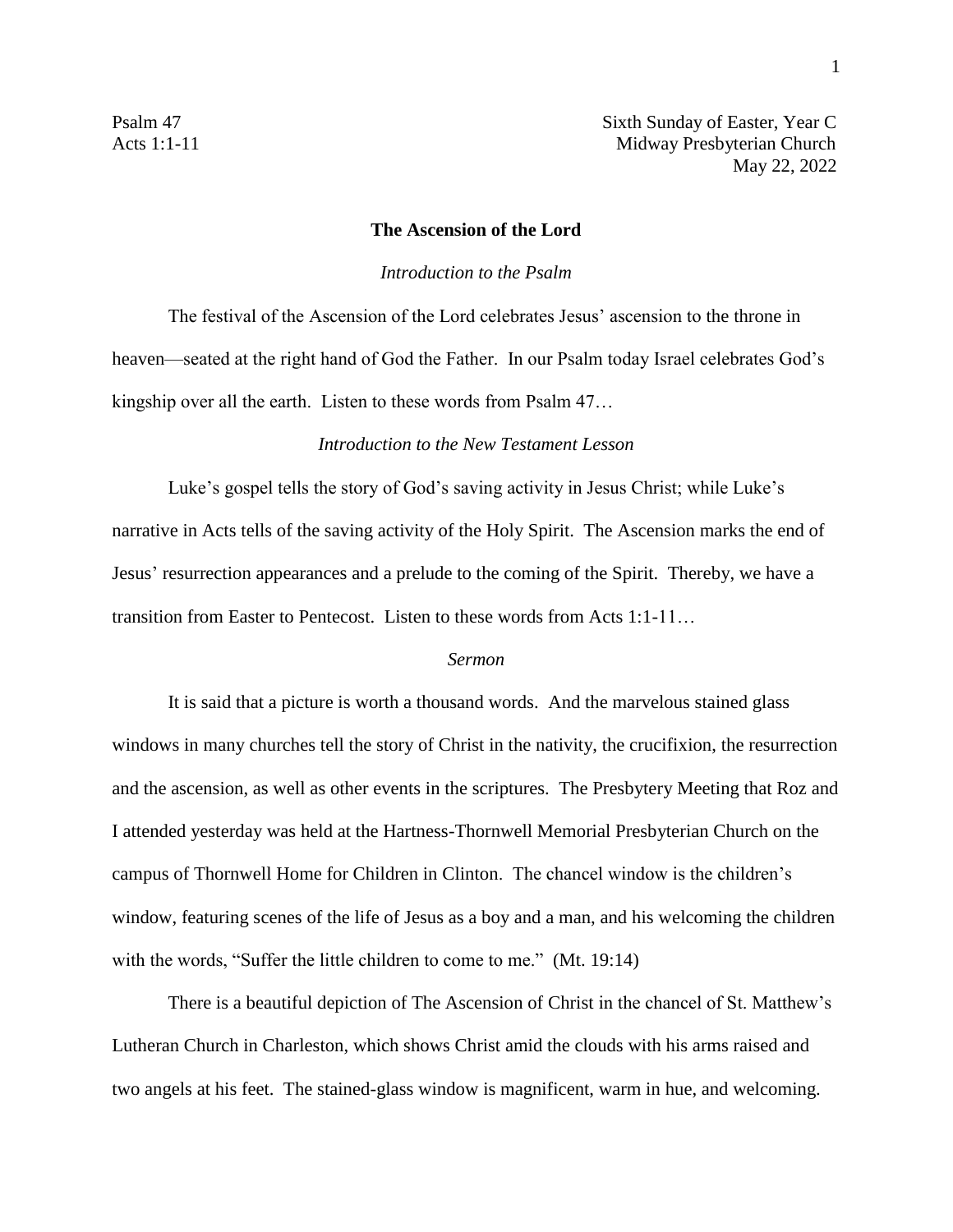Ascension Day falls on a Thursday each year, forty days after Easter, on the sixth Thursday during the fifty-day period from Easter to Pentecost. That will be this Thursday this year. And the custom of celebrating the Ascension forty days after Easter is largely attributable to the mention of "forty days" in verse three of Acts 1:

> To them [that is, the apostles] Jesus presented himself alive after his passion by many proofs, appearing to them during forty days, and speaking of the kingdom of God."

We confess in the Apostles' and Nicene Creeds our belief in the ascension of Christ: "The third day he rose again from the dead; he ascended into heaven, and sitteth at the right hand of God the Father almighty." With this confession it would seem that more emphasis might be given to the ascension. But I suppose that for many, what happened at Easter needed no transition to anything else, or that Easter and The Ascension have been blended into one event. My hope is that today we will gain a greater understanding and appreciation of the Ascension of our Lord Jesus Christ.

David Peter's mother, Mrs. Betty Peters, was a member of The Episcopal Church of the Ascension in Seneca, South Carolina. Several of us went there for her funeral service in August of 2015. I hope every church can think of itself as "A Church of the Ascension," in that our Lord's ascension into heaven will mean something special to the people. I hope every church, no matter its size, can look up to Christ, and truly share his glory. I hope we can all look to him and run with perseverance the race that is set before us, cheered on by that great cloud of witnesses which surround us. As the hymn, "Turn Your Eyes Upon Jesus," says:

> O soul, are you weary and troubled? No light in the darkness you see? There's light for a look at the Savior, And life more abundant and free!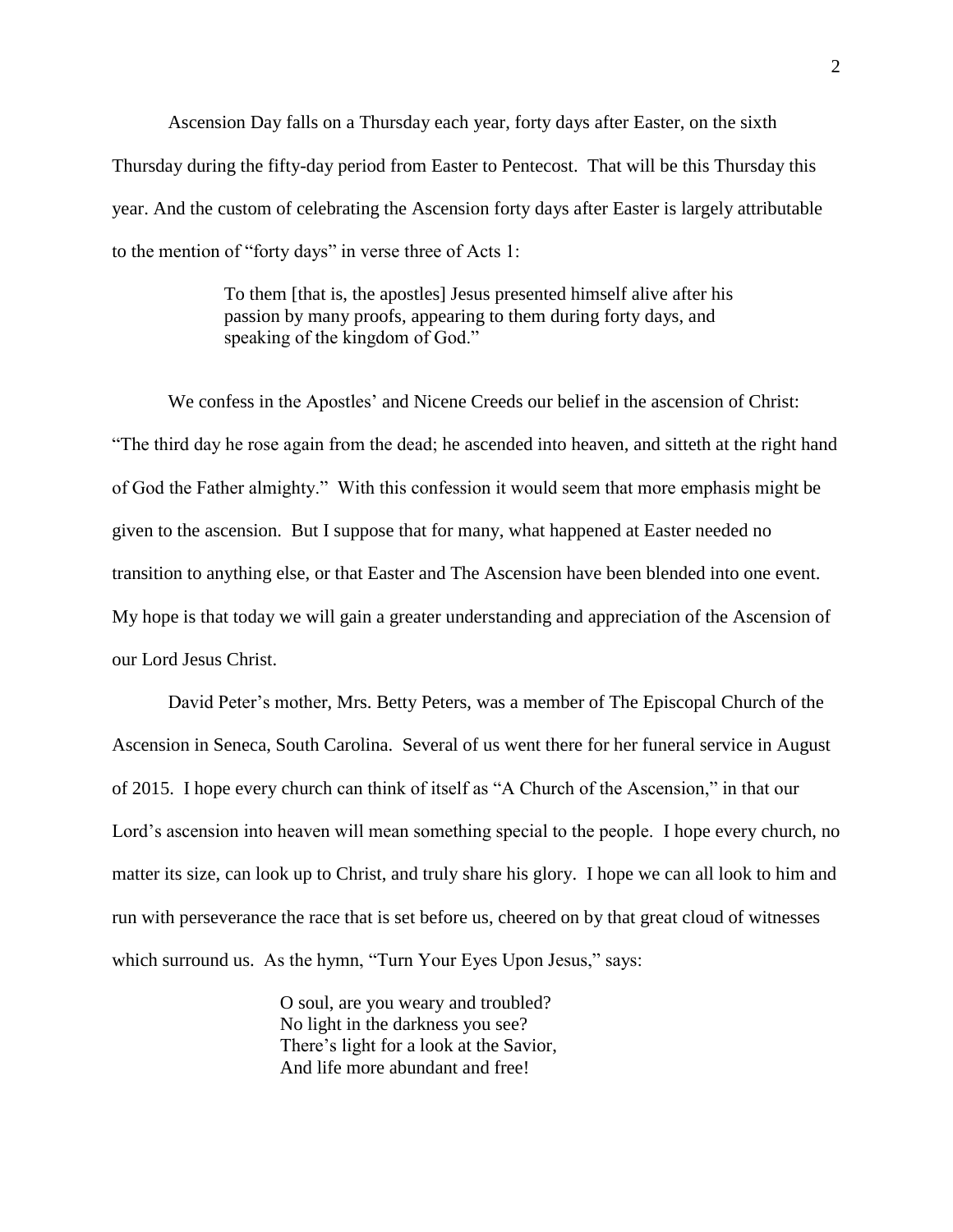Turn your eyes upon Jesus, Look full in His wonderful face, And the things of earth will grow strangely dim, In the light of His glory and grace.

Now there are two things I want to briefly consider in the doctrine of the Ascension. Then I want to close by looking at Paul's words in verses 22 and 23 of the Epistle to the Ephesians—Paul's words regarding the Body of Christ.

The first thing the Ascension provides is closure to the ministry of Jesus. The Word had become flesh and dwelt among us, full of grace and truth; Jesus was born in Bethlehem of Judea. As the child of Mary and Joseph, he grew in wisdom, and in stature, and in favor with God and man. He worked as a carpenter. Jesus was baptized by John in the river Jordan and the Spirit of God descended upon him like a dove, marking the launch of his earthly ministry. In the wilderness for forty days he was tempted to deny who he was, but overcame the tempter's challenge.

In the power of the Spirit Jesus then went forth to preach good news to the poor. To proclaim release to the captives and recovering of sight to the blind. To set at liberty those who were oppressed. And to proclaim the acceptable year of the Lord. But the powers that were, rejected Jesus. Finally, he was betrayed by one of his disciples, and another denied even knowing him, and others forsook him and fled. He was crucified, dead, and buried. And he descended into hell. But on the third day he rose again from the dead. And he began to appear to his followers, presenting himself alive after his passion by many proofs, appearing to them during forty days, and speaking of the kingdom of God.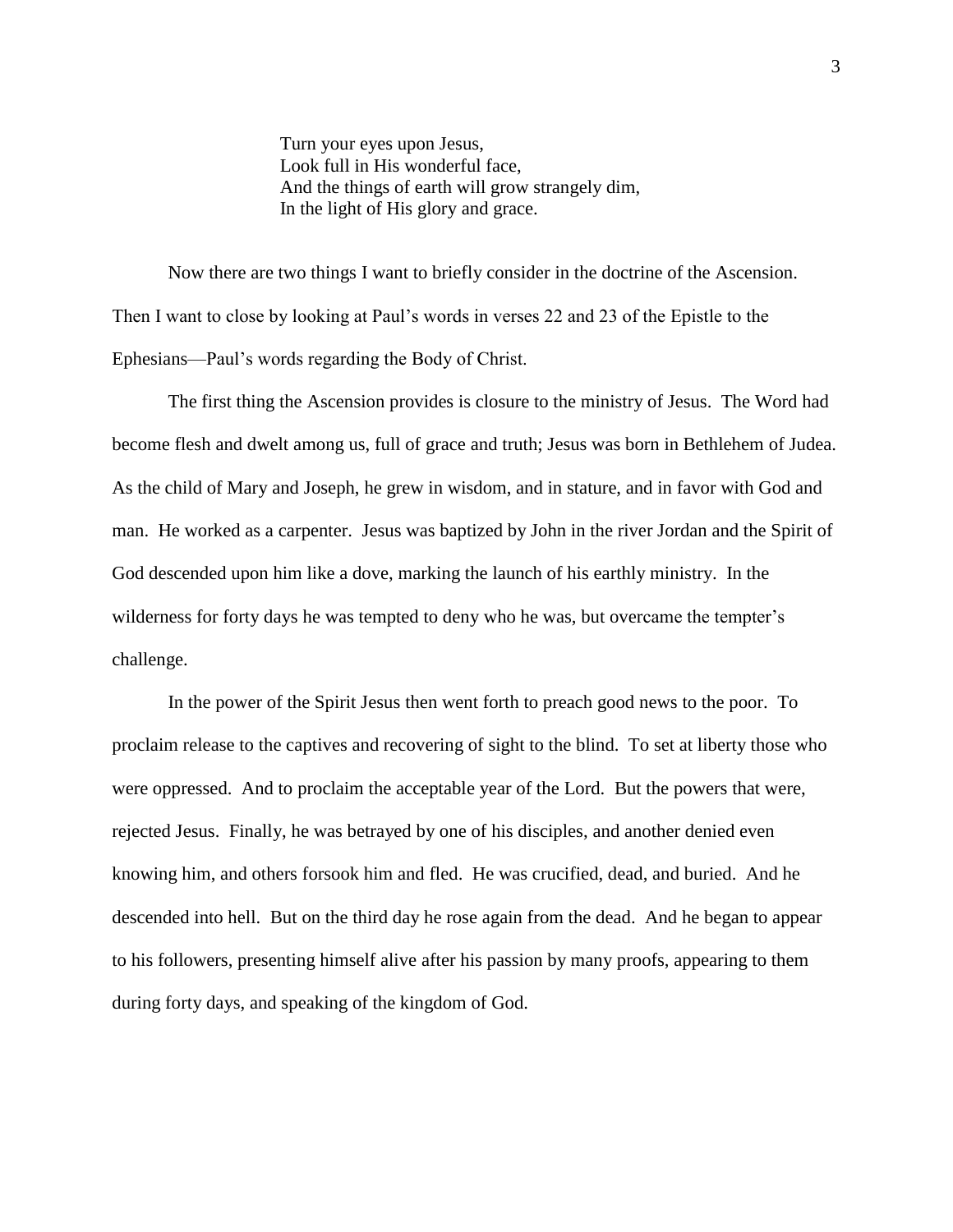However, a time came when the resurrection appearances, incomparably precious as they must have been, these appearances came to an end. We might say that the curtain had come down on Act I of the drama. Act II begins with Pentecost, when the promised Comforter, the Holy Spirit comes to continue the story. So the Ascension brings closure to the earthly ministry of Jesus, marking a transition point from Easter to Pentecost.

Secondly, we note that the Ascension declares Christ's enthronement at the right hand of God. "Crown Him with Many Crowns." Philippians tells us that this One who was in the form of God, did not count equality with God a thing to be grasped, but emptied himself, taking the form of a servant, being born in the likeness of men. This One found in human form, humbled himself and became obedient unto death, even death on a cross. Therefore God has highly exalted him, and bestowed on him the name which is above every name. (2:6-9) Or as we read in the letter to the Ephesians:

> God put this power to work in Christ when he raised him from the dead and seated him at his right hand in the heavenly places, far above all rule and authority and power and dominion, and above every name that is named, not only in this age but also in the age to come. (Ep. 1:20-21)

Likewise, the Ascension declares Christ's Lordship over all,

…that at the name of Jesus every knee should bow, in heaven and on earth and under the earth, and every tongue should confess that Jesus Christ is Lord, to the glory of God the Father. (Phil. 2:10-11)

> All hail the power of Jesus' name! Let angels prostrate fall. Bring forth the royal diadem, and crown him Lord of all.

Who is the true King? Not Pharaoh, not Herod, not any foreign potentate. Not any president. Jesus Christ is Lord of all.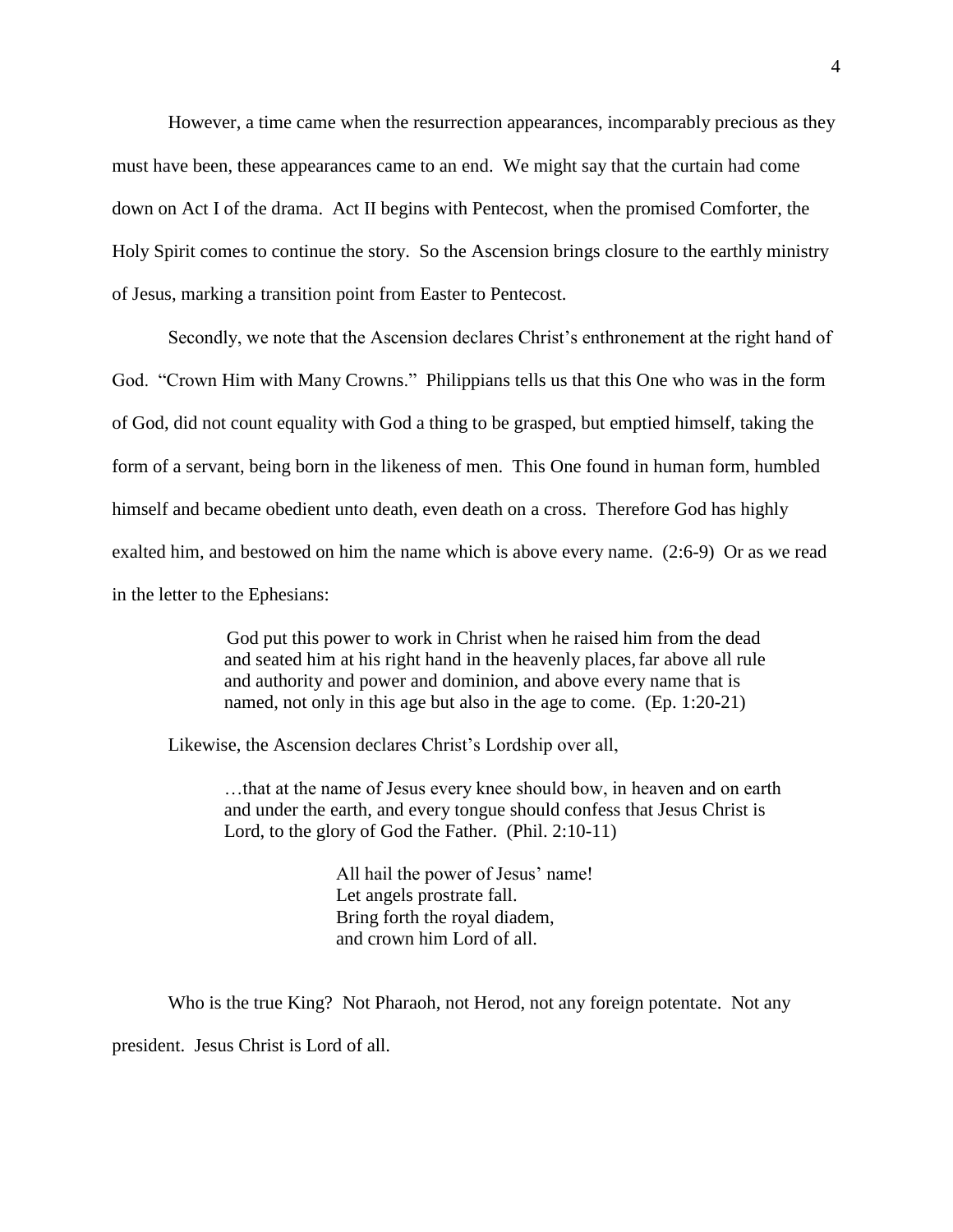Then finally we note what Paul says in the closing verses of Ephesians 1:

And he has put all things under his feet and has made him the head over all things for the church, which is his body, the fullness of him who fills all in all. (Ep. 1:22-23)

Christ is God's gift to the church. The church is the body of which he is the head. He rules it as he rules all things; but more than that, he imparts to it his fullness. When we despair of the influence of the church, we might remember who is the head of the church. Not the pastor, not the moderator of the General Assembly, not the Pope. Christ, the exalted One is the head of the church. And if we have eyes to see, the exaltation of the head involves of necessity the exaltation of the whole body.

Paul has already indicated in the first chapter of this letter to the church in Ephesians that it was God's purpose which he set forth in Christ as a plan for the fullness of time, to unite all things in him, things in heaven and things on earth. So Christ is God's instrument of reconciliation.

William Barclay says that it was to bring all things and all people into one family and one unity that Christ died. But clearly that unity has not yet come to be. Then by analogy he explains the purpose of the Church as the Body of Christ:

> Suppose a great doctor, working in his laboratory and in his hospital wards, discovers a cure for cancer. But before it can become available for everyone, and before the sufferers from cancer all over the world can be cured, that cure must be taken out to the world. Physicians must be trained to use it. The cure is there; but the one man who discovered it cannot take it out to all the world. Starting with a few, a great corps of doctors must learn about it and how to administer it. Thus they will be the agents whereby the cure arrives for all the world's sufferers of cancer.

And that is precisely what the church is to Jesus Christ. It is in Christ that all people and all nations can know the cure for alienation…for hopelessness…for sin. It is in Christ. So that the Kingdom of God can be established in the hearts of all people. But before that can happen,